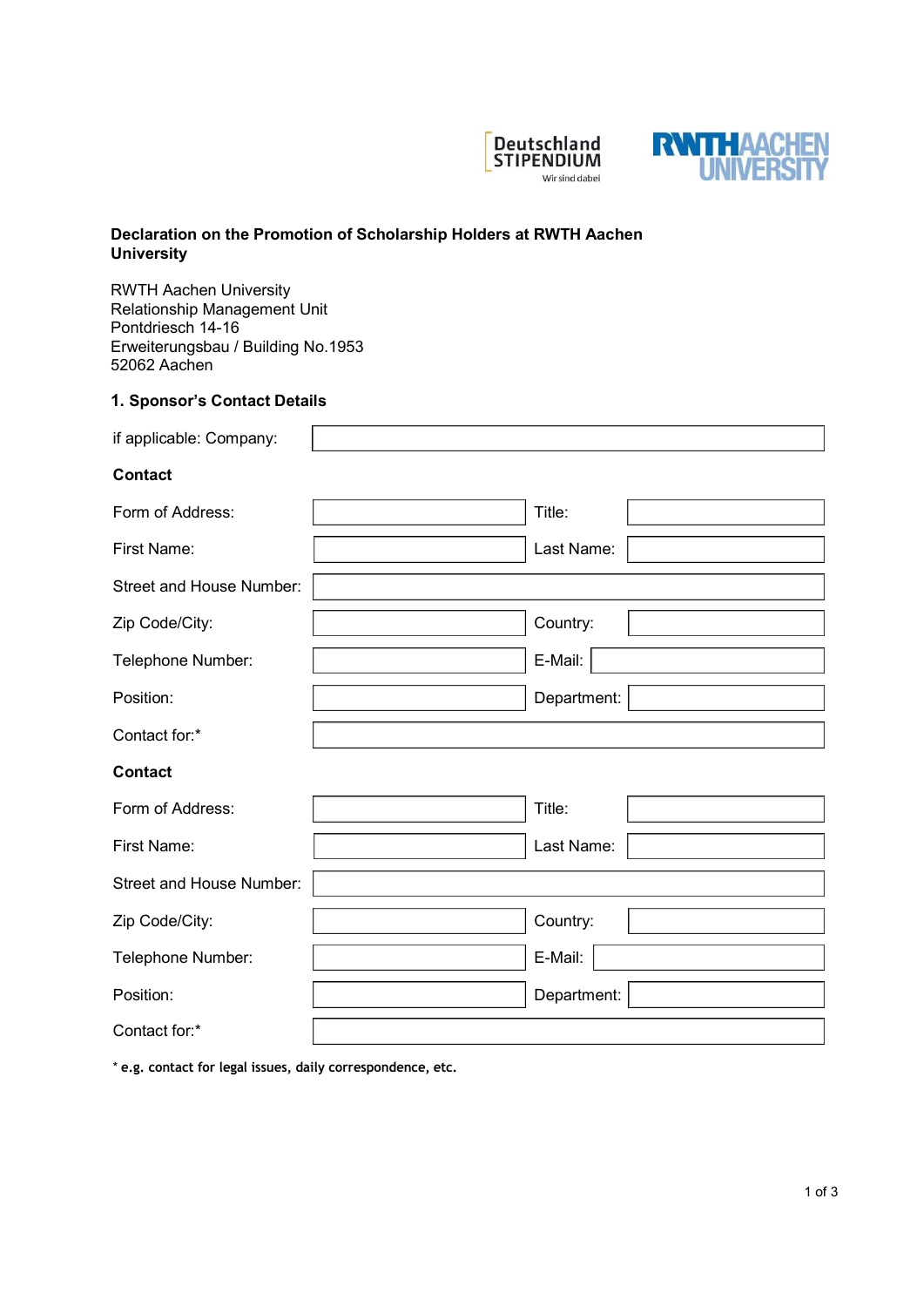# **Contact**

| Form of Address:         | Title:      |
|--------------------------|-------------|
| First Name:              | Last Name:  |
| Street and House Number: |             |
| Zip Code/City:           | Country:    |
| Telephone Number:        | E-Mail:     |
| Position:                | Department: |
| Contact for:*            |             |

\* e.g. contact for legal issues, every day correspondence, etc.

Please send a countersigned version to the address stated above.

## 2. Scale of Support

The above-mentioned company (referred to as scholarship provider from here on) is committed to supporting exceptionally high-performing students from RWTH Aachen University within the framework of the RWTH Education Fund

by granting  $\vert$  scholarship(s) (donation amount of  $\epsilon$  1,800 per scholarship)



one academic year

two academic years in a row

three academic years in a row.

The scholarships of the RWTH Education Fund amount to  $\epsilon$  3,600 per scholarship holder per year. The aforementioned scholarship provider funds the amount of  $\epsilon$  1,800 per scholarship. Every scholarship is matched by the Deutschlandstipendium program, financed by the German Federal Government, with another € 1,800. The funding period corresponds to the academic year, beginning with the winter semester on October 1 of the respective year and expiring at the end of the summer semester on September 30 of the following year. RWTH Aachen University pays the scholarship holders in monthly installments of €300 each.

The scholarship provider affirms to only use the scholarship holder's contact details in connection with the scholarship program, will not pass these on to third parties, will delete these after expiry of the scholarship, and will obey the regulations of the EU, the German Federal Government, and the Länder on data protection.

If the scholarship holder leaves RWTH Aachen University, ends their studies prematurely, or takes leave of absence within the funding period, they cannot be supported financially according to the valid version of the guideline for allocating the Deutschlandstipendium within the RWTH Education Fund. The scholarship provider consequently agrees that their donation should be reassigned to other suitable students at RWTH Aachen University.